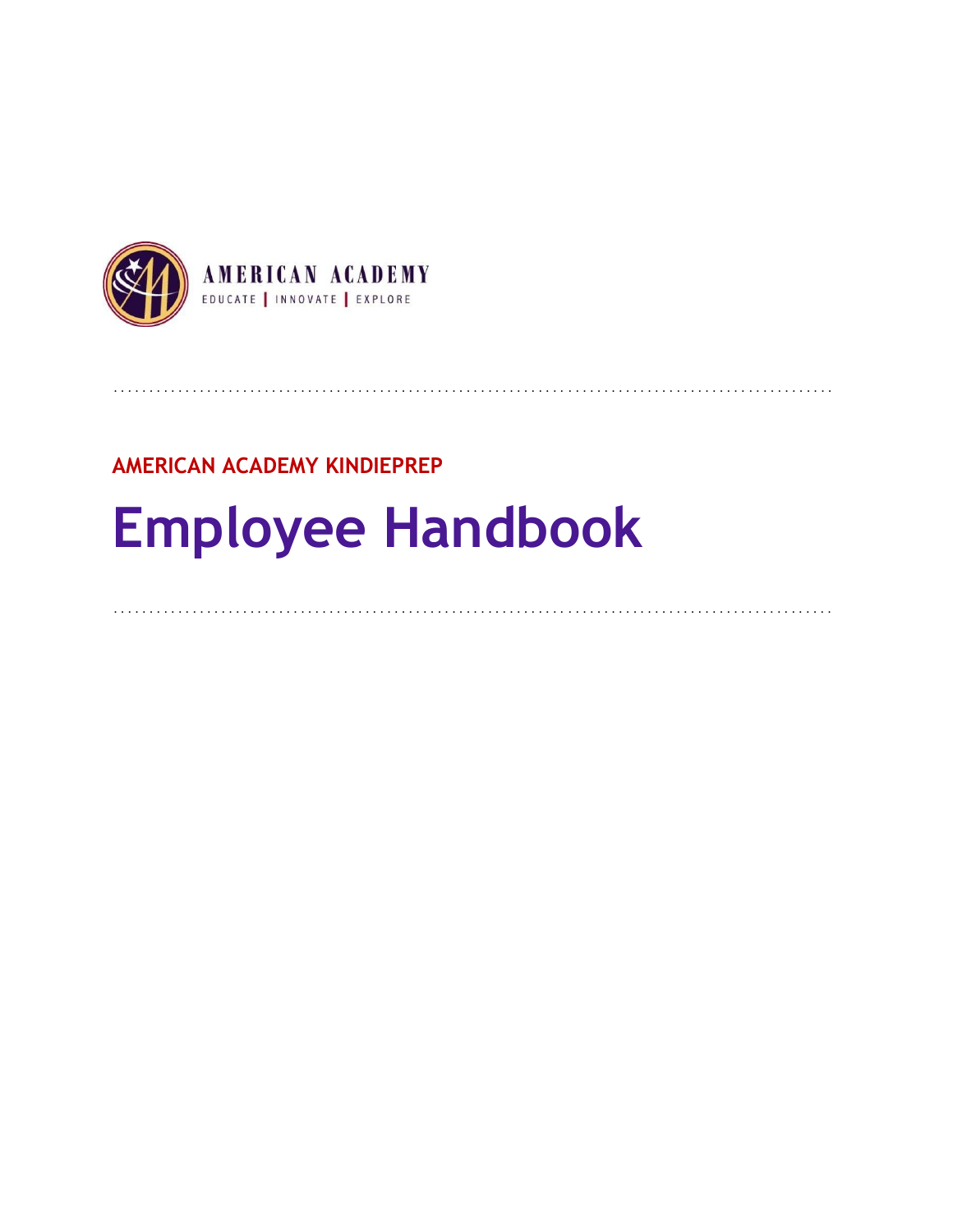# **TABLE OF CONTENTS**

| . 11 |  |
|------|--|
|      |  |
|      |  |
|      |  |
|      |  |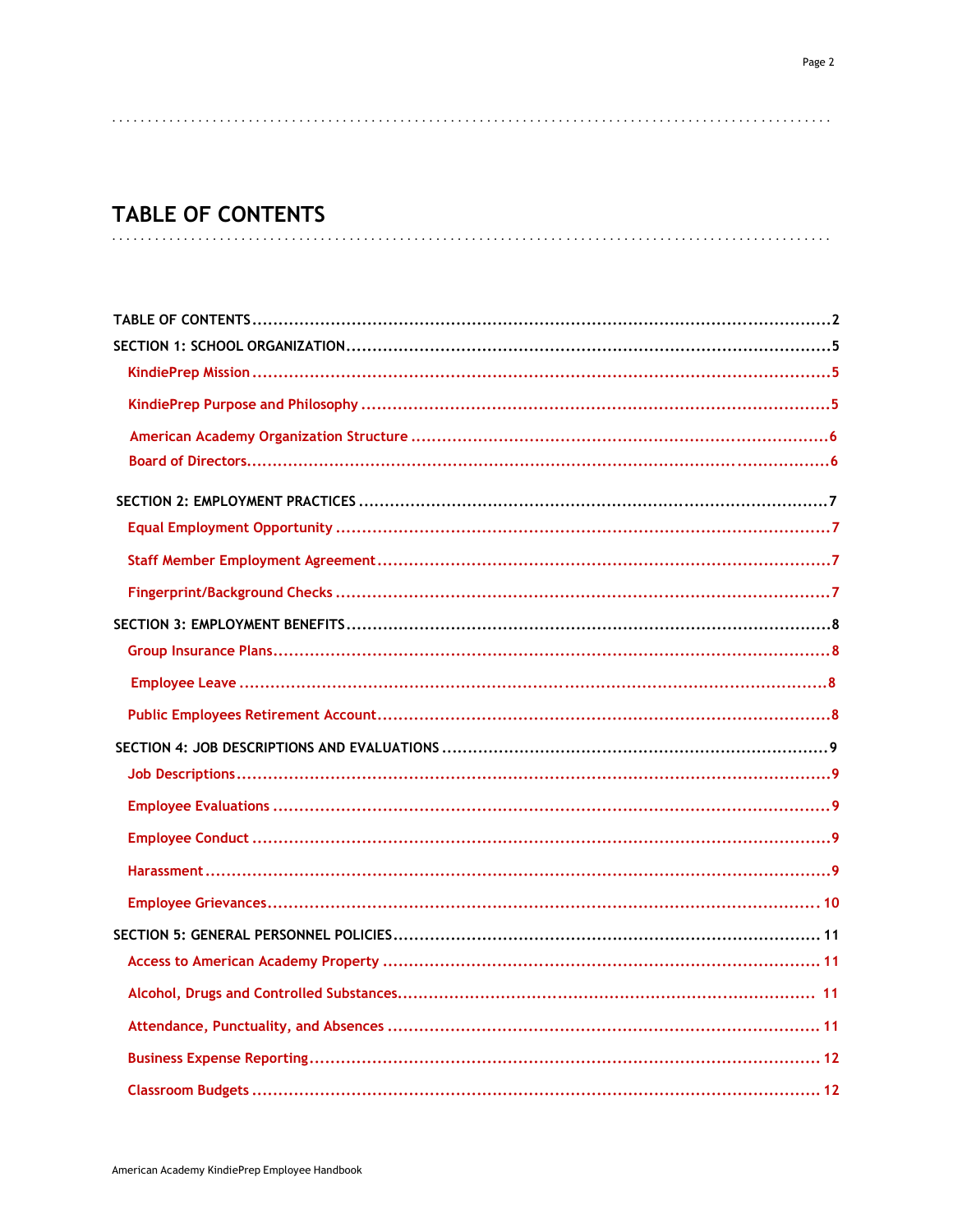| × |
|---|
| × |
| ٠ |
| ٠ |
| × |
| × |
|   |
|   |
|   |
|   |
|   |
|   |
|   |
|   |
|   |
|   |
|   |
|   |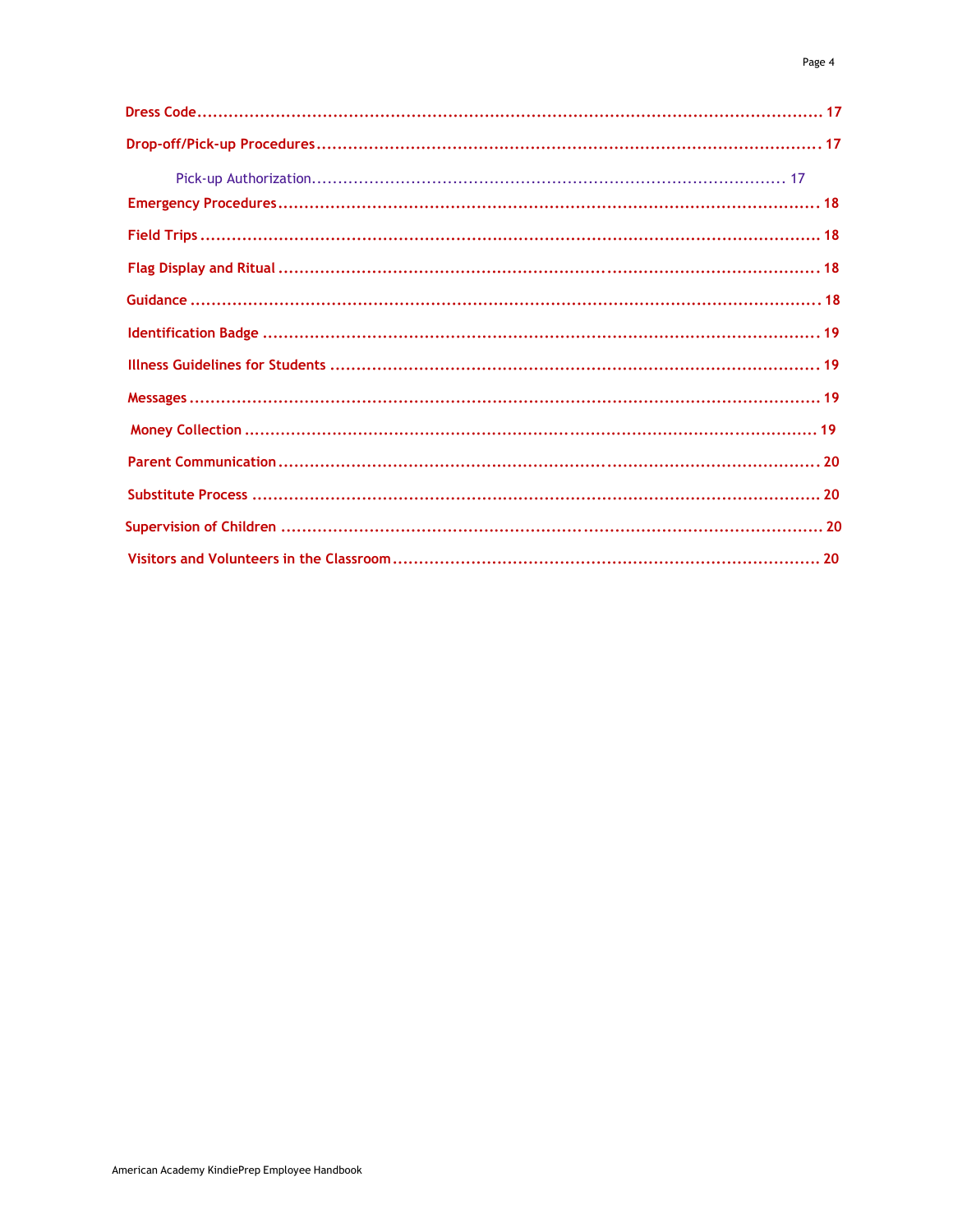# **SECTION 1: SCHOOL ORGANIZATION**

## **KindiePrep Mission**

American Academy KindiePrep will prepare children with an early foundation for educational success, emphasizing a whole child approach to academics, social emotional development and creative play.

. . . . . . . . . . . . . . . . . . . . . . . . . . . . . . . . . . . . . . . . . . . . . . . . . . . . . . . . . . . . . . . . . . . . . . . . . . . . . . . . . . . . . . . . . . . . . . . . . . . .

. . . . . . . . . . . . . . . . . . . . . . . . . . . . . . . . . . . . . . . . . . . . . . . . . . . . . . . . . . . . . . . . . . . . . . . . . . . . . . . . . . . . . . . . . . . . . . . . . . . .

# **KindiePrep Purpose and Philosophy**

The goal of American Academy's KindiePrep program is to prepare young children for Kindergarten and beyond with an early foundation for educational success, emphasizing a whole-child approach to academics, socialemotional development and creative play.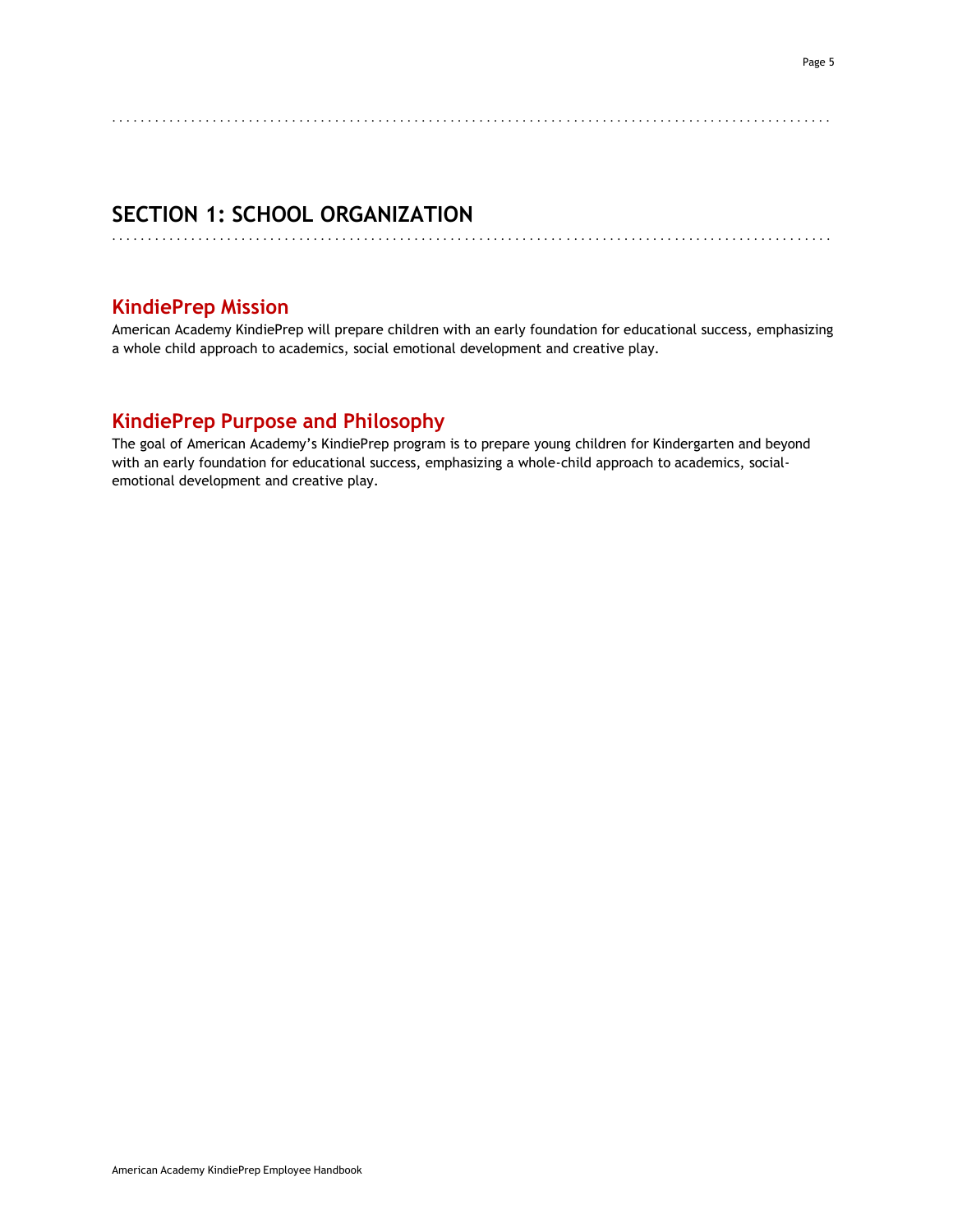## **American Academy Organization Structure**

Visit the American Academy website to view the [American Academy](http://www.americanacademyk8.org/aastaffhome/bod/policies/AAOrganizationChart.pdf) Organization Chart.

#### **Board of Directors**

The Board of Directors (BOD) oversees the Executive Director of Schools, and is responsible for upholding the mission, vision, and policies of the school as well as oversight of financial matters. If you are interested in learning about the composition, regulations and limitations that govern the BOD, please download the *[American](http://www.americanacademyk8.org/aastaffhome/bod/policies/AABylaws.pdf) Academy [By-Laws.](http://www.americanacademyk8.org/policies.aspx)*

#### **BOARD OF DIRECTORS MEMBERS**

Please visit the American Academy website for the **current list of [directors.](https://www.aak8.org/apps/pages/index.jsp?uREC_ID=810782&type=d&pREC_ID=1673856)** 

#### **BOARD OF DIRECTORS MEETINGS**

The BOD holds regular meetings on each month at 7:30 pm at the school. Specific dates and agendas are posted on the BOD [Meetings](https://www.aak8.org/apps/pages/aa-bod-meetingsagendas) page of the school website at the beginning of each school year. Anyone is welcome to attend.

In order to get on the agenda for a Board meeting, a Submission for Agenda [Consideration](http://www.americanacademyk8.org/aastaffhome/bod/downloads/SubmissionForAgendaConsiderationForm.pdf) Form needs to be completed and [emailed](mailto:bod@aak8.org) to the BOD (board@aak8.org) with all the appropriate attachments no later than 10:00 am the Monday before a BOD meeting. You will be notified within 24 hours if the agenda item is accepted. Please carefully consider the [American Academy](http://www.americanacademyk8.org/aastaffhome/bod/policies/ParentCommunicationPolicy.pdf) Parent Communication Policy before submitting a request for an agenda item.

If you would like to be personally notified about all regular and special board meetings, please email the [BOD](mailto:bod@aak8.org) to be added to our distribution list. For more specific information about the requirements and limitations of the Board, please review the [American Academy](http://www.americanacademyk8.org/aastaffhome/bod/policies/AABylaws.pdf) By-Laws.

**STAFF [DIRECTORY](http://www.americanacademyk8.org/admin/staffdirectory.aspx)**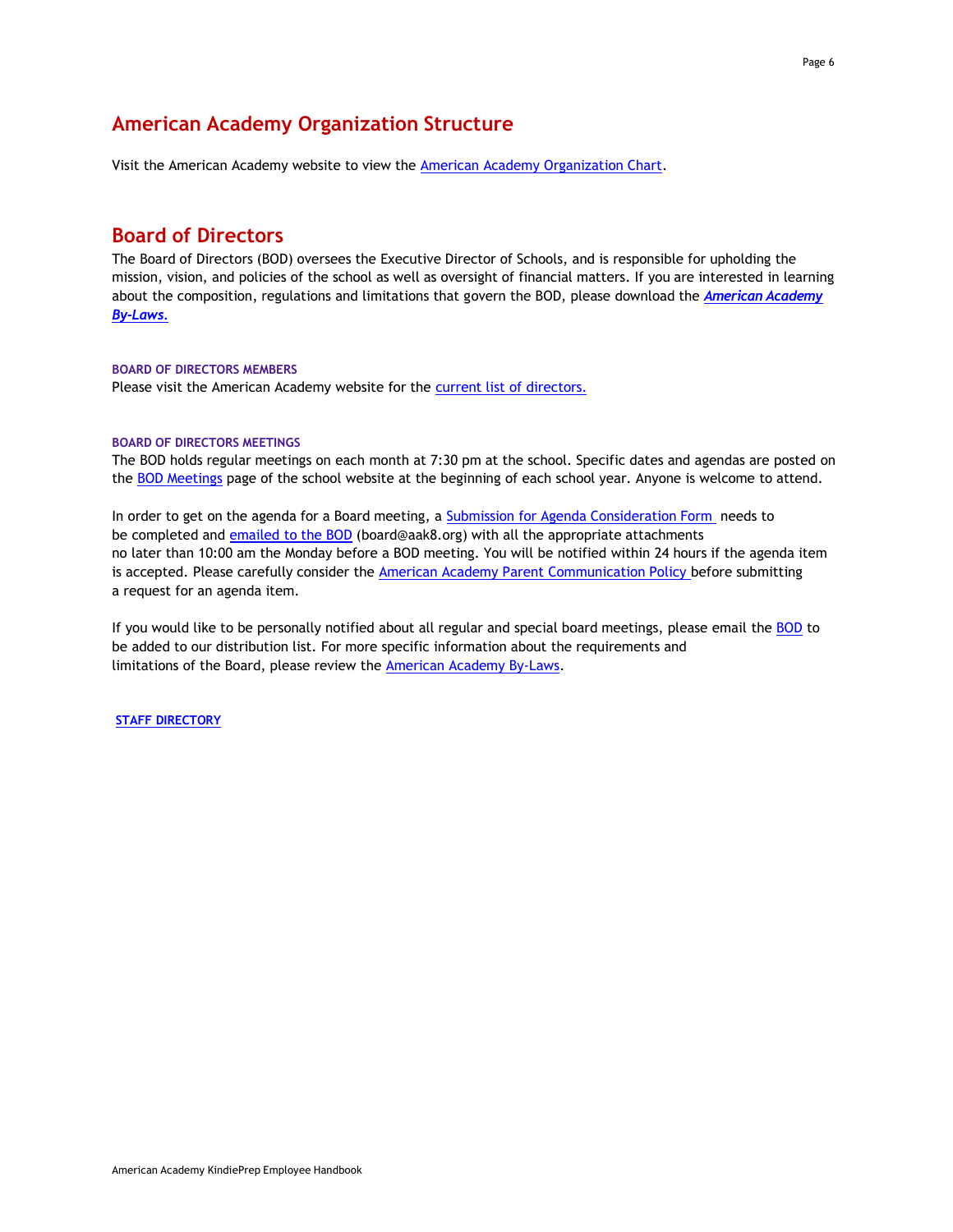# **SECTION 2: EMPLOYMENT PRACTICES**

# **Equal Employment Opportunity**

American Academy is committed to compliance with all applicable equal employment opportunity laws, prohibiting discrimination on the basis of race, color, religion, ancestry, national origin, sex, marital status, disability, or age. This applies to all employment practices, including hiring, promotions, training, disciplinary action, termination, and benefits.

. . . . . . . . . . . . . . . . . . . . . . . . . . . . . . . . . . . . . . . . . . . . . . . . . . . . . . . . . . . . . . . . . . . . . . . . . . . . . . . . . . . . . . . . . . . . . . . . . . . .

. . . . . . . . . . . . . . . . . . . . . . . . . . . . . . . . . . . . . . . . . . . . . . . . . . . . . . . . . . . . . . . . . . . . . . . . . . . . . . . . . . . . . . . . . . . . . . . . . . . .

American Academy expects all employees to show respect and sensitivity toward all other employees and to demonstrate a commitment to the school's equal opportunity objectives. If you observe a violation of this policy, you should report it immediately to the Deputy Executive Director of Schools (DEDS), Executive Director of Schools (EDS), or the President of the Board of Directors (BOD).

Violation of this policy may result in disciplinary action, including possible termination of employment.

# **Staff Member Employment Agreement**

Staff employed by American Academy will be required to sign an employment agreement annually, defining specific terms and conditions of their employment, so long as they remain employed, in the ensuing year. This agreement then becomes a commitment made between American Academy and the staff member.

Employment at-will is incorporated in all employment agreements, for all faculty and staff. Therefore, employees under such written agreements have no property interest in continued employment.

## **Fingerprint/Background Checks**

Upon hire, all American Academy employees will be required to visit state mandated facility to get fingerprinted, and that will be submitted to the Colorado Bureau of Investigation and the Federal Bureau of Investigation, and the State Department. Information obtained through this check or subsequent checks may be cause for termination of employment.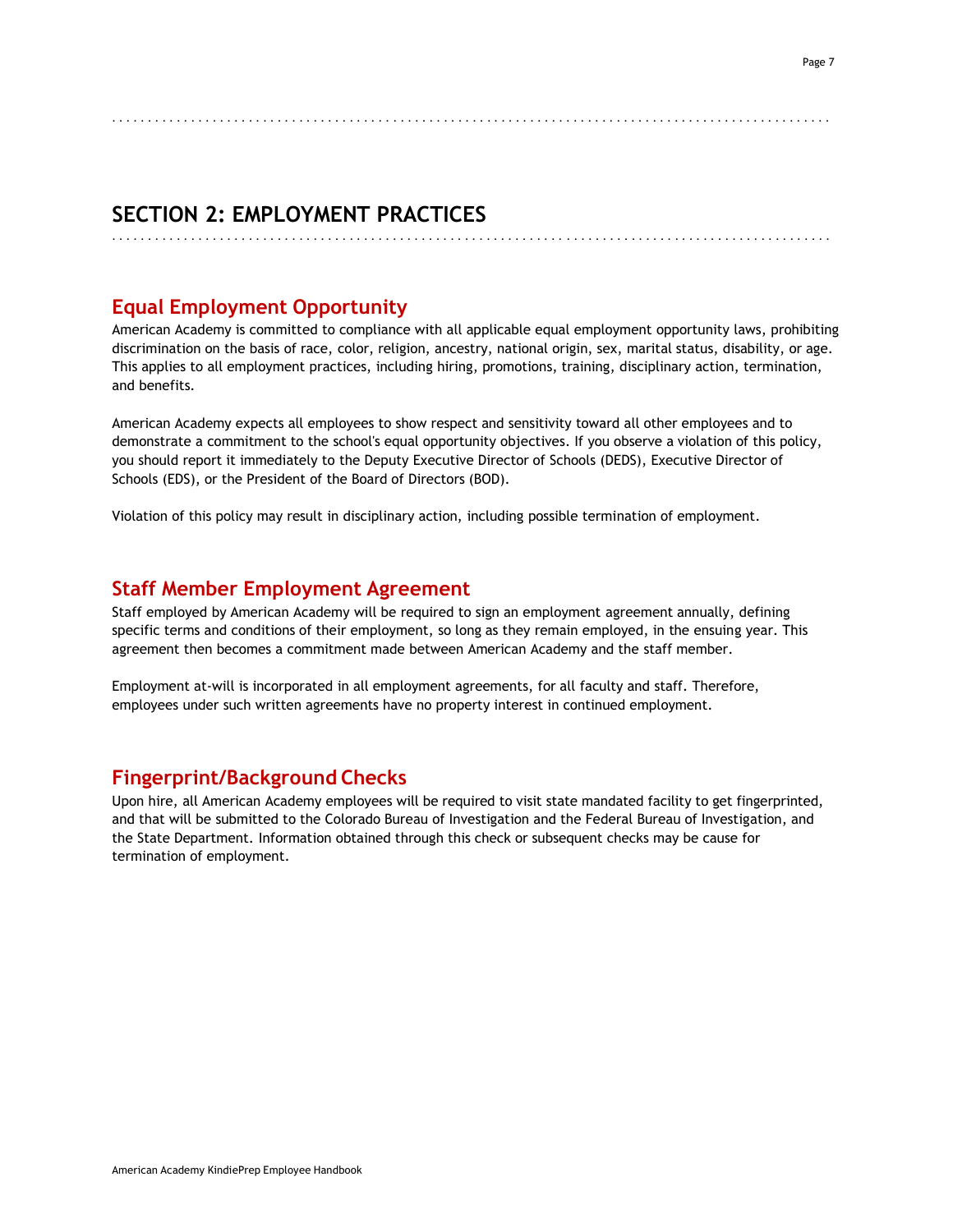# . . . . . . . . . . . . . . . . . . . . . . . . . . . . . . . . . . . . . . . . . . . . . . . . . . . . . . . . . . . . . . . . . . . . . . . . . . . . . . . . . . . . . . . . . . . . . . . . . . . .

. . . . . . . . . . . . . . . . . . . . . . . . . . . . . . . . . . . . . . . . . . . . . . . . . . . . . . . . . . . . . . . . . . . . . . . . . . . . . . . . . . . . . . . . . . . . . . . . . . . .

# **SECTION 3: EMPLOYMENT BENEFITS**

## **Group Insurance Plans**

Employees of American Academy may be entitled to group insurance plans as defined by the [Employee](http://www.americanacademyk8.org/aastaffhome/BOD/policies/EmployeeLeave%26BenefitsPolicy.pdf) Leave and [Benefits](http://www.americanacademyk8.org/aastaffhome/BOD/policies/EmployeeLeave%26BenefitsPolicy.pdf) Policy.

# **Employee Leave**

Employees of American Academy may be entitled to leave as defined by the **Employee Leave and Benefits Policy**. Employees must follow the aforementioned policy when using personal days.

# **Public Employees Retirement Account**

American Academy is affiliated with PERA, the [Public Employees](http://www.copera.org/) Retirement Association, as per Colorado Statutes 24-51-101 – 24-51-1511. All employees shall become members as a condition of employment with American Academy; PERA membership is a substitute for Social Security. More information on this plan may be requested from [PERA.](http://www.copera.org/)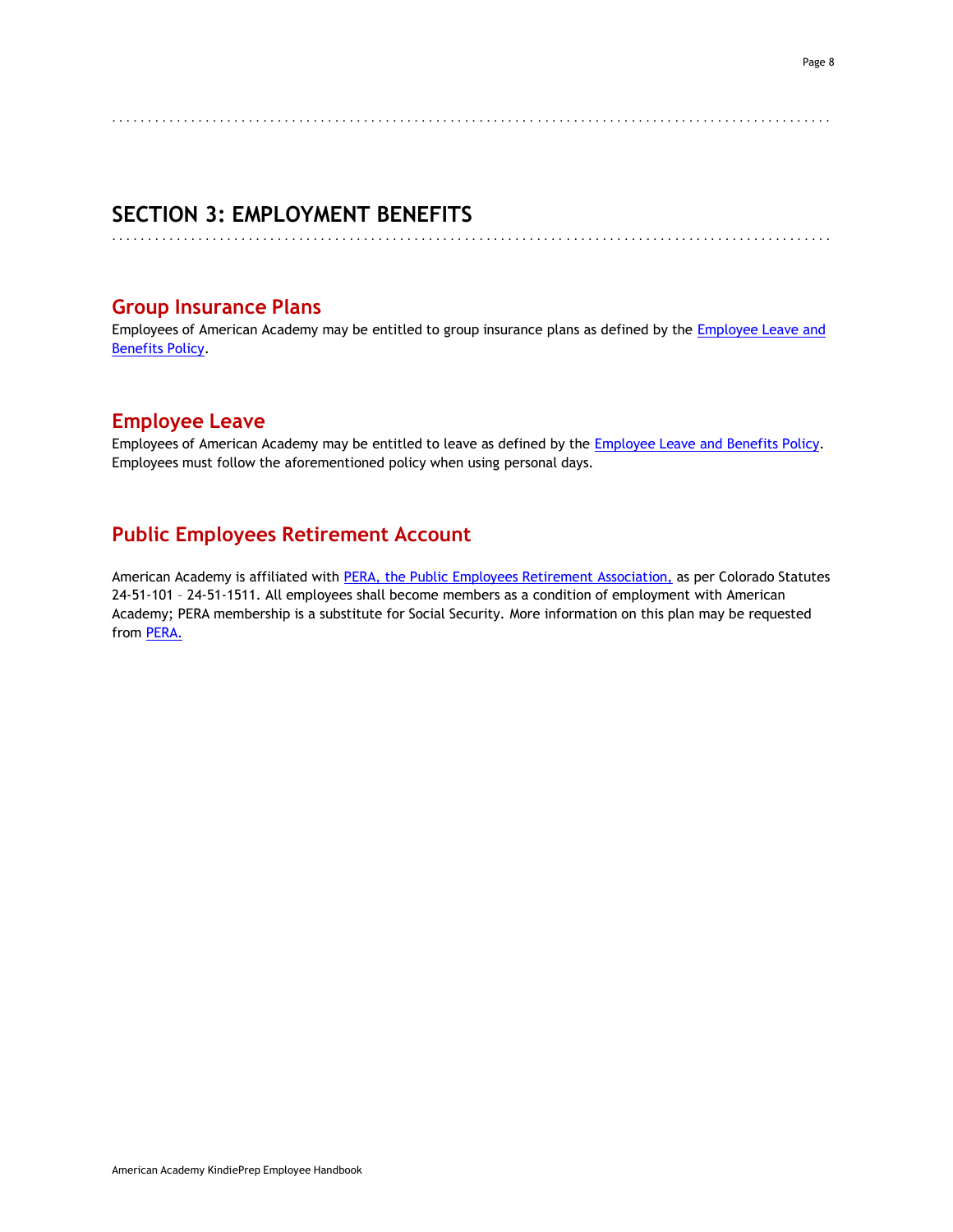# **SECTION 4: JOB DESCRIPTIONS AND EVALUATIONS**

. . . . . . . . . . . . . . . . . . . . . . . . . . . . . . . . . . . . . . . . . . . . . . . . . . . . . . . . . . . . . . . . . . . . . . . . . . . . . . . . . . . . . . . . . . . . . . . . . . . .

## **Job Descriptions**

Employees are given a job description which summarizes the employee's duties and responsibilities and gives important information about the position. Please read and study the job description carefully and discuss it with your supervisor if there are any questions.

. . . . . . . . . . . . . . . . . . . . . . . . . . . . . . . . . . . . . . . . . . . . . . . . . . . . . . . . . . . . . . . . . . . . . . . . . . . . . . . . . . . . . . . . . . . . . . . . . . . .

[American Academy](https://www.aak8.org/apps/pages/aa-staff-jobdescriptions) Job Descriptions

American Academy reserves the right to revise and update job descriptions from time to time, as it deems necessary and appropriate.

## **Employee Evaluations**

Employees will be assessed in accordance with the Employee [Evaluations](http://www.americanacademyk8.org/aastaffhome/BOD/policies/EmployeeEvaluationsPolicy.pdf) Policy.

## **Employee Conduct**

Employees will conduct themselves in accordance with the **Employee Code of Conduct [Agreement](http://www.americanacademyk8.org/aastaffhome/BOD/forms/Employment/HR9-EmployeeCodeofConductAgreementForm.pdf) signed** by each employee when joining American Academy.

## **Harassment**

American Academy is committed to providing a work environment that is free of unlawful discrimination. In keeping with this commitment, American Academy maintains a strict policy prohibiting unlawful harassment, including sexual harassment. It is important for you to understand that jokes, stories, cartoons, nicknames and comments about appearance may be offensive to others and may constitute harassment.

Sexual harassment of employees by supervisors, co-workers, or vendors is prohibited under the law. Unlawful sexual harassment includes unwelcome sexual advances, requests for sexual favors, and other verbal, visual, or physical conduct of a sexual nature when:

- submission to the conduct is made a condition of employment;
- submission to or rejection of the conduct is used as the basis for an employment decision affecting the harassed employee; or
- the harassment has the purpose or effect of unreasonably interfering with an employee's work performance or creates an intimidating, hostile, or offensive work environment.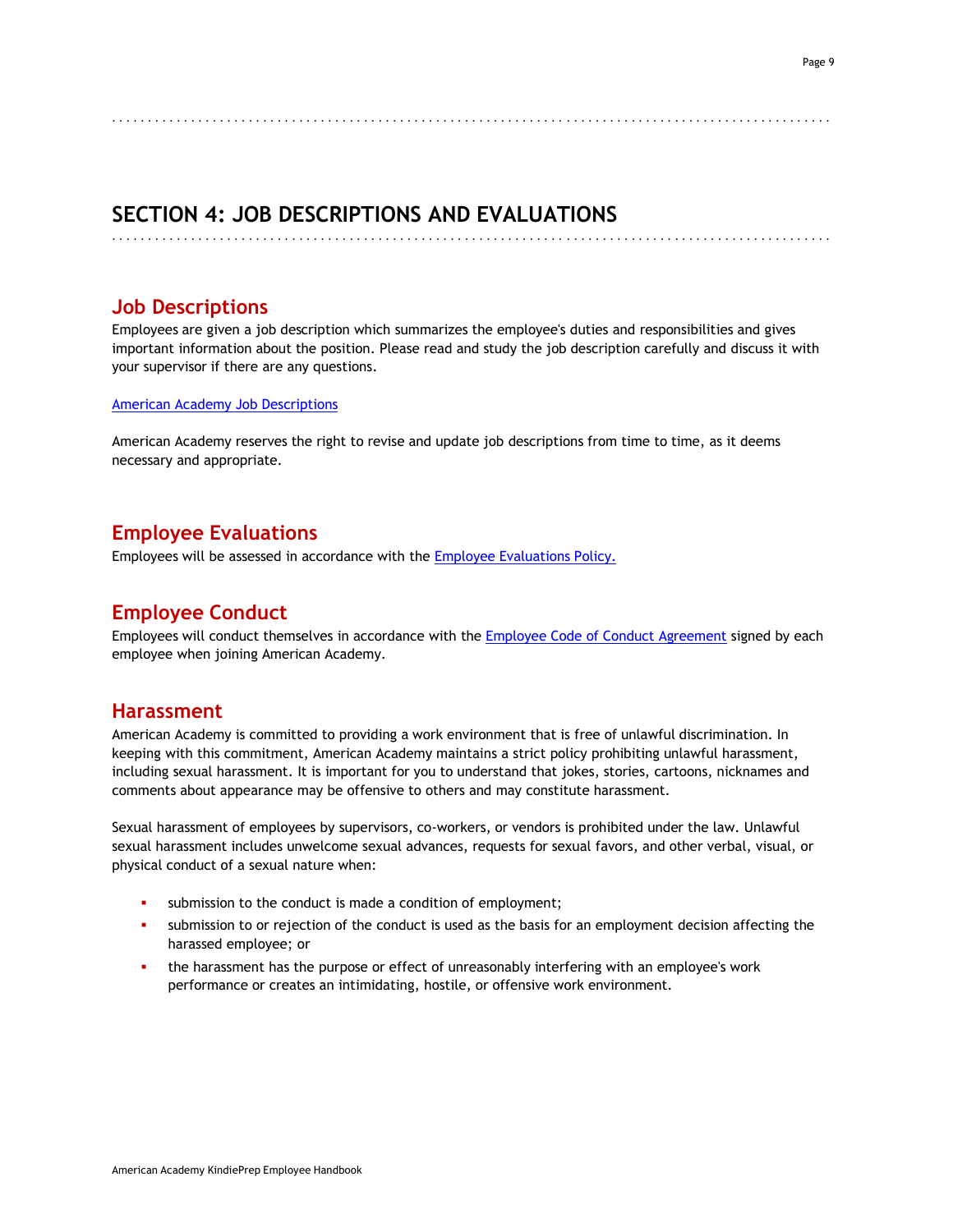If you believe that you are being, or have been, harassed in any way, we would like to investigate the matter and take appropriate corrective internal action. Therefore, please report the incident or incidents to your supervisor or the DEDS or the Deputy Director of Schools or the BOD immediately, without fear of reprisal. In determining whether the alleged

conduct constitutes unlawful harassment, the totality of the circumstances, such as the nature of the conduct and the context in which the alleged behavior occurred, will be investigated and considered. If it is appropriate, corrective action will be taken.

Violation of this law may result in disciplinary action, including possible termination of employment.

## **Employee Grievances**

When an employee has an issue, concern or grievance, the employee must communicate in accordance with the Employee [Communication](http://www.americanacademyk8.org/aastaffhome/BOD/policies/EmployeeCommunicationPolicy.pdf) Policy.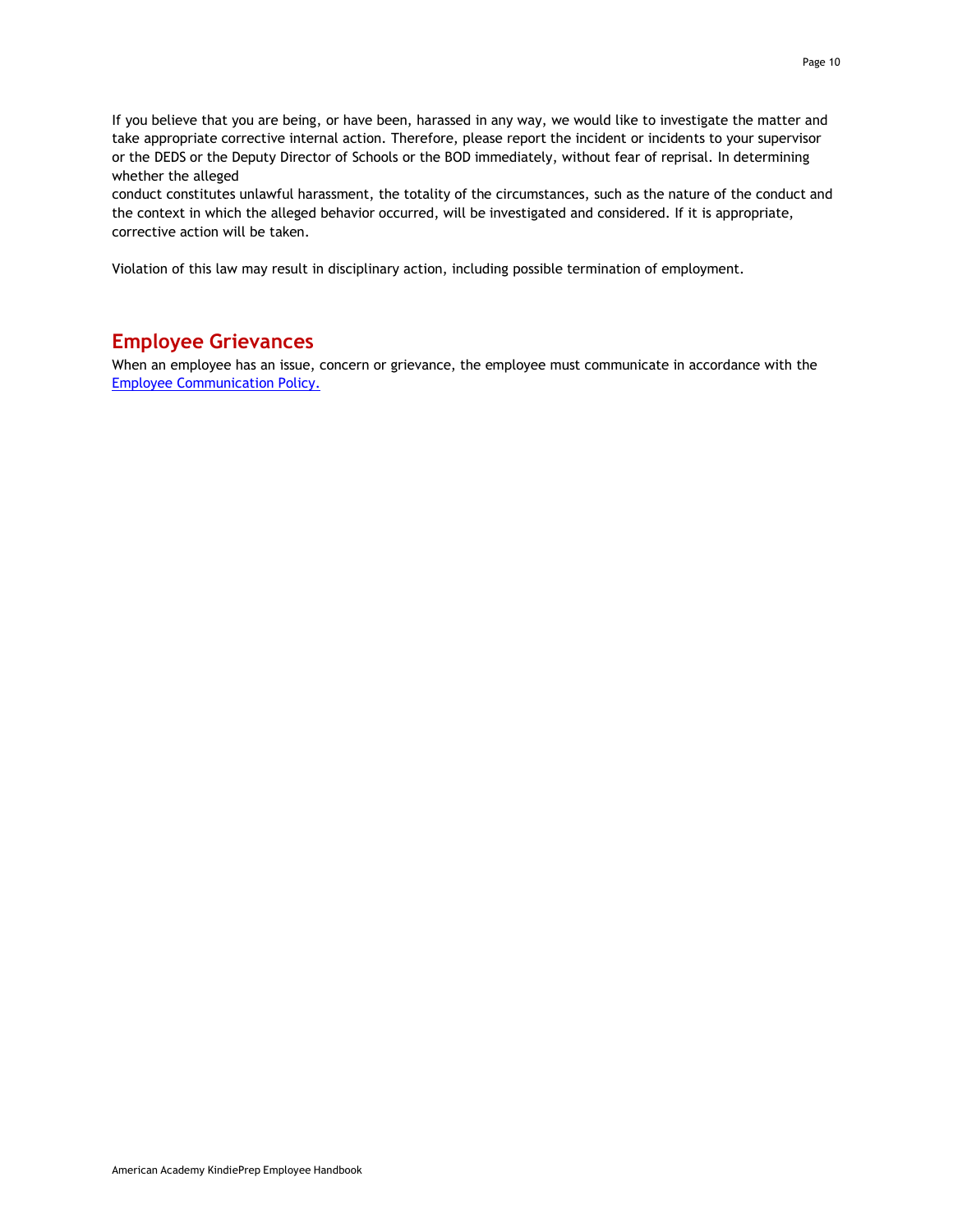#### . . . . . . . . . . . . . . . . . . . . . . . . . . . . . . . . . . . . . . . . . . . . . . . . . . . . . . . . . . . . . . . . . . . . . . . . . . . . . . . . . . . . . . . . . . . . . . . . . . . .

## **SECTION 5: GENERAL PERSONNEL POLICIES**

. . . . . . . . . . . . . . . . . . . . . . . . . . . . . . . . . . . . . . . . . . . . . . . . . . . . . . . . . . . . . . . . . . . . . . . . . . . . . . . . . . . . . . . . . . . . . . . . . . . .

#### **Access to American Academy Property**

It is important that the BOD, EDS, DEDS, and staff have access at all times to space, storage areas, containers or any other property, as well as other records, documents, and files. As a result, American Academy reserves the right to

access staff member classrooms, workstations, filing cabinets, desks, and any other property on school grounds at its complete discretion, with or without advance notice or consent. Therefore, American Academy employees have no expectation of privacy on school grounds.

Staff members may only allow *front office-screened and supervised* visitor access into the building during school hours. Staff members may not allow any visitor access into the building, *supervised or unsupervised,* after school hours or on weekends.

Acquisition and disposal of assets valued at more than \$1000.00 require approval of the BOD, per the [Property](http://www.americanacademyk8.org/aastaffhome/bod/policies/PropertyDisposalPolicy.pdf) [Disposal](http://www.americanacademyk8.org/aastaffhome/bod/policies/PropertyDisposalPolicy.pdf) Policy.

A misplaced or lost building key badge or room key must be reported immediately. A replacement badge or room key will cost the employee \$40. If the lost badge or room key is found later and turned in undamaged, then the \$40 fee may be refunded.

## **Alcohol, Drugs and Controlled Substances**

The use, sale, transfer, possession, or being "under the influence" of alcohol, drugs, or controlled substances when on duty, on American Academy property, or in school vehicles is prohibited. In addition, off-duty conduct that may adversely affect the reputation or interests of the school is prohibited. "Under the influence", for the purpose of this policy, is defined as being unable to perform work in a safe or productive manner, and/or being in a physical or mental condition that creates a risk to the safety and wellbeing of the affected employee, other co-workers, the public or school property. American Academy follows all applicable DCSD policies and requires all employees to agree to these terms upon hire through completion of the Drug [Free Workplace](http://www.americanacademyk8.org/aastaffhome/BOD/forms/Employment/HR7-DrugFreeWorkplaceAgreement.pdf) Agreement signed by each employee when joining American Academy.

Violations will result in disciplinary action, including possible termination of employment.

#### **Attendance, Punctuality, and Absences**

If an employee is unable to report for work for any reason, the employee must submit request for supervisor approval of your time-off dates and initiate the substitute request process, if necessary. Personal time-off must be requested according to the rules in the [Employee](http://www.americanacademyk8.org/aastaffhome/BOD/policies/EmployeeLeave%26BenefitsPolicy.pdf) Leave and Benefits Policy.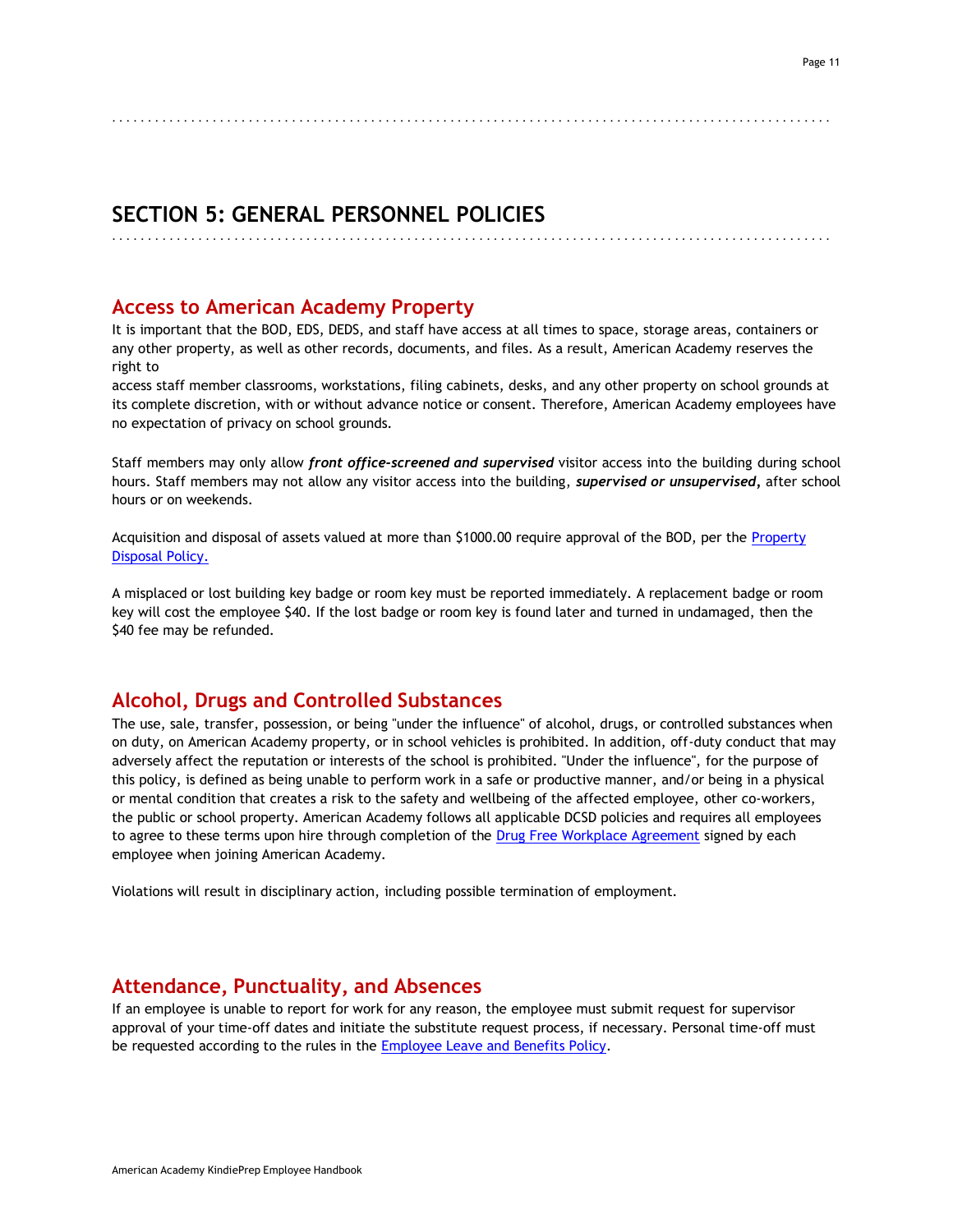## **Business Expense Reporting**

Employees will be reimbursed for all preauthorized (as defined in the [American Academy](http://www.americanacademyk8.org/aastaffhome/bod/policies/AABylaws.pdf) By-Laws, the [Fiscal](http://www.americanacademyk8.org/aastaffhome/BOD/policies/FiscalAccounting%26ReportingPolicy.pdf) [Accounting and](http://www.americanacademyk8.org/aastaffhome/BOD/policies/FiscalAccounting%26ReportingPolicy.pdf) Reporting Policy and the [Expenditures](http://www.americanacademyk8.org/aastaffhome/BOD/procedures/ExpendituresProcedure.pdf) Procedures) and approved business-related expenses, upon submission of accurate and receipted expenses to American Academy. Employees must submit these reports within 30 calendar days to ensure proper accounting and prompt reimbursement.

## **Classroom Budgets**

Teachers may be allocated a modest classroom budget determined each year to be used specifically for curriculum support or other preauthorized items. It is the responsibility of the staff member to keep records of expenditures and reimbursements. The office maintains master records and staff members are encouraged to compare balances frequently. **Items purchased with classroom budgets or any other school monies are the property of American Academy.** Items categorized as Classroom Budget purchases do not require a Purchase Order or advance approval.

# **Computer Usage**

American Academy supplies the software needed for staff computers. Software owned by American Academy may not be loaded on a computer owned by an employee without the written permission of the American Academy IT department. Further, software owned or used by American Academy may not be duplicated (without the written permission of American Academy's IT Department) and may not be given to any third parties.

American Academy reserves the right to monitor employee computer use and Internet communications, including emails, in its sole discretion, and employees have no expectations of privacy in such matters. An employee's personal use of the Internet is permissible during breaks, so long as such use is non-disruptive and not during instruction time and does not involve access to or transmittal of pornographic or obscene material. Further, no one may transmit any communication or material where the material or meaning of the communication would violate any applicable law or would be offensive to any recipient. Make sure the Internet has been logged-off after usage.

Employees must have a signed Computer [Use Agreement](http://www.americanacademyk8.org/aastaffhome/BOD/forms/employment/HR8-ComputerUseAgreementForm.pdf) on file with the school, acknowledging computer and internet acceptable uses at American Academy. The agreement shall be signed at the beginning of employment.

KindiePrep uses an "opt out" policy for student media releases – in other words, American Academy KindiePrep can publish student images and information electronically or otherwise *unless* a KindiePrep media waiver has been completed for that student during registration in the fall. Teachers are responsible for checking the student files for student media waivers prior to publishing any student information (names, work) or images anywhere outside of classroom use (bulletin boards in the hallway are ok for all students).

Staff members are responsible for monitoring student internet activity at school. Though American Academy has a web filter, some sites have been unblocked for educational use. These areas can pose a risk if use is not monitored closely by a staff member. If a staff member identifies a website needing to be blocked or unblocked at school, the staff member should report that site to the IT department.

# **Student Data Privacy**

Staff members are responsible for reading and following the Privacy and Protection of [Confidential](http://www.americanacademyk8.org/aastaffhome/bod/policies/PrivacyProtectionConfidentialStudentInformationPolicy.pdf) Student [Information](http://www.americanacademyk8.org/aastaffhome/bod/policies/PrivacyProtectionConfidentialStudentInformationPolicy.pdf) Policy when using online or web-based teaching tools.

To request approval of online software or subscription service, free or paid, intended for use in the classroom to which student must log in, staff must use the Request on [Online Software/Subscription](https://form.jotform.com/aak8/softwaresubscriptionrequest) Approval Form. Additionally, it is recommended that staff watch and review the Student Data Privacy Act Staff [Presentation.](http://www.americanacademyk8.org/aastaffhome/bod/forms/dataprivacy/StudentDataPrivacy_StaffTrainingPresentation.pptx)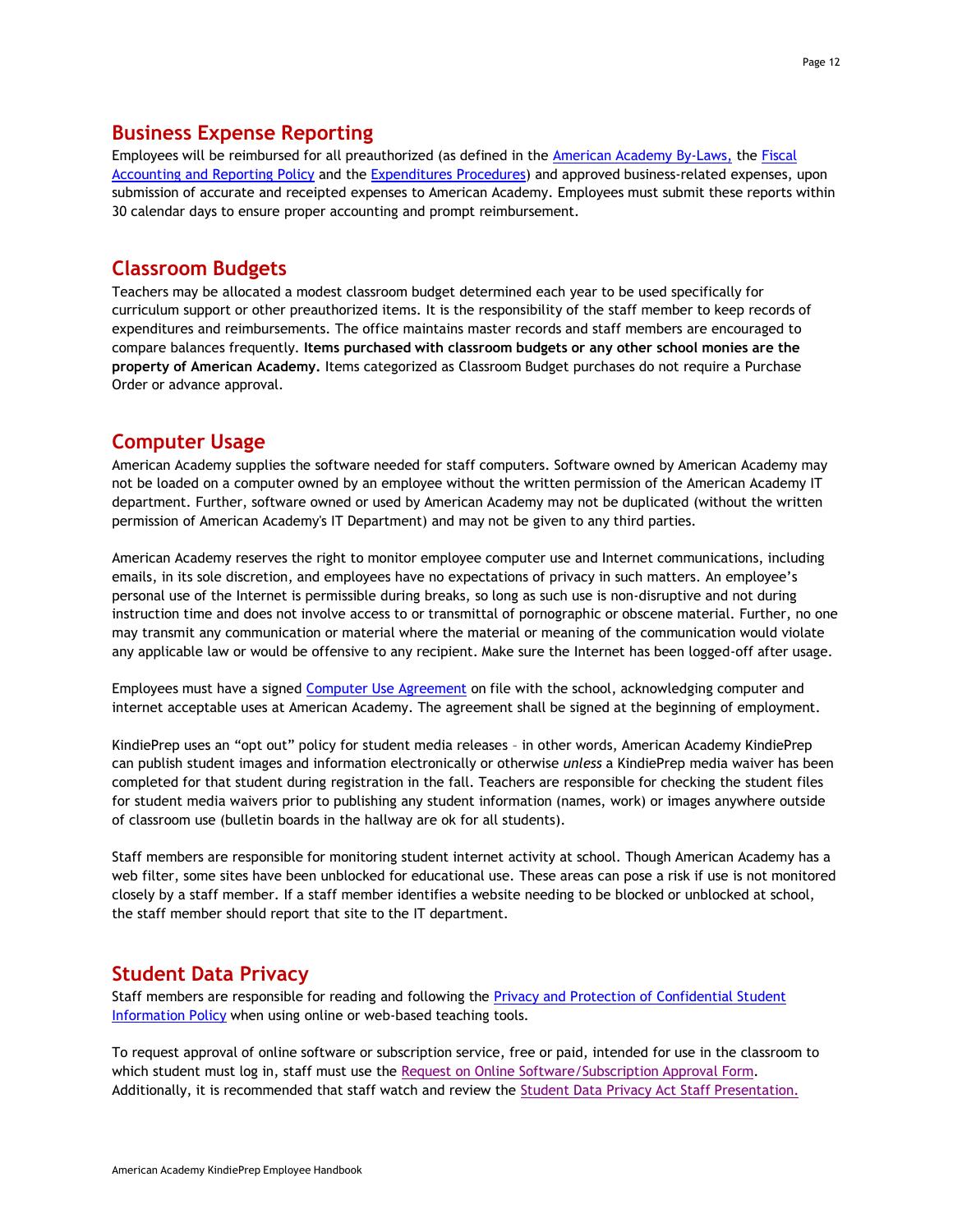#### **Weapons**

Staff members may not bring guns or other weapons to school for any reason, even with a permit.

#### **Information Updates for Employees**

The primary source for staff information and updates is the Staff Portal page on the American Academy website. Each employee is responsible for reviewing information on a regular basis.

#### **Meetings**

Staff meetings will be held on an as-needed basis. The KindiePrep Director and/or Assistant Director will indicate who is required to attend. Meetings may be held after school or in the evening. KindiePrep teachers are also expected to meet with the lead teacher on a monthly basis.

#### **Normal Reporting Hours**

These are the normal reporting hours for most American Academy employees with the understanding that some employees will have additional job responsibilities outside of these hours.

**KindiePrep Teachers:** 7:30 am – 3:30 pm **KindiePrep Teacher Assistants:** Varying schedules 7:00am – 5:30pm **KindiePrep office:** 7:00 am – 4:30 pm

#### **Opening and Closing Procedures**

It is the responsibility of each staff member to makes sure that their classroom/work area is neat, clean and organized at the beginning and end of the day. The teacher is responsible for maintaining the classroom and having the room ready each day before the students arrive. All required materials need to be in the room at the start of the day. Doors need to be locked with the door block in place.

Closing teachers are responsible for putting the room back in a clean and orderly manner. Floors, both classroom and bathroom, are to be clean of any papers, chairs stacked on the tables, tops of shelves and desk top clutter free, electrical equipment turned off, all toys returned to their proper place. Classrooms, outdoor play area and bathrooms must be checked to ensure no students are present.

#### **Parking of Employees**

Employees park at their own risk. American Academy will not be responsible for theft or damage to any vehicles parked on or near American Academy premises. American Academy will not be responsible for personal property left in vehicles that is lost, damaged, stolen, or destroyed. Parking spots may not be reserved.

#### **Payroll**

All employees are paid monthly per the [American Academy](http://www.americanacademyk8.org/aastaffhome/BOD/procedures/PayrollProcedure.pdf) Payroll Procedure.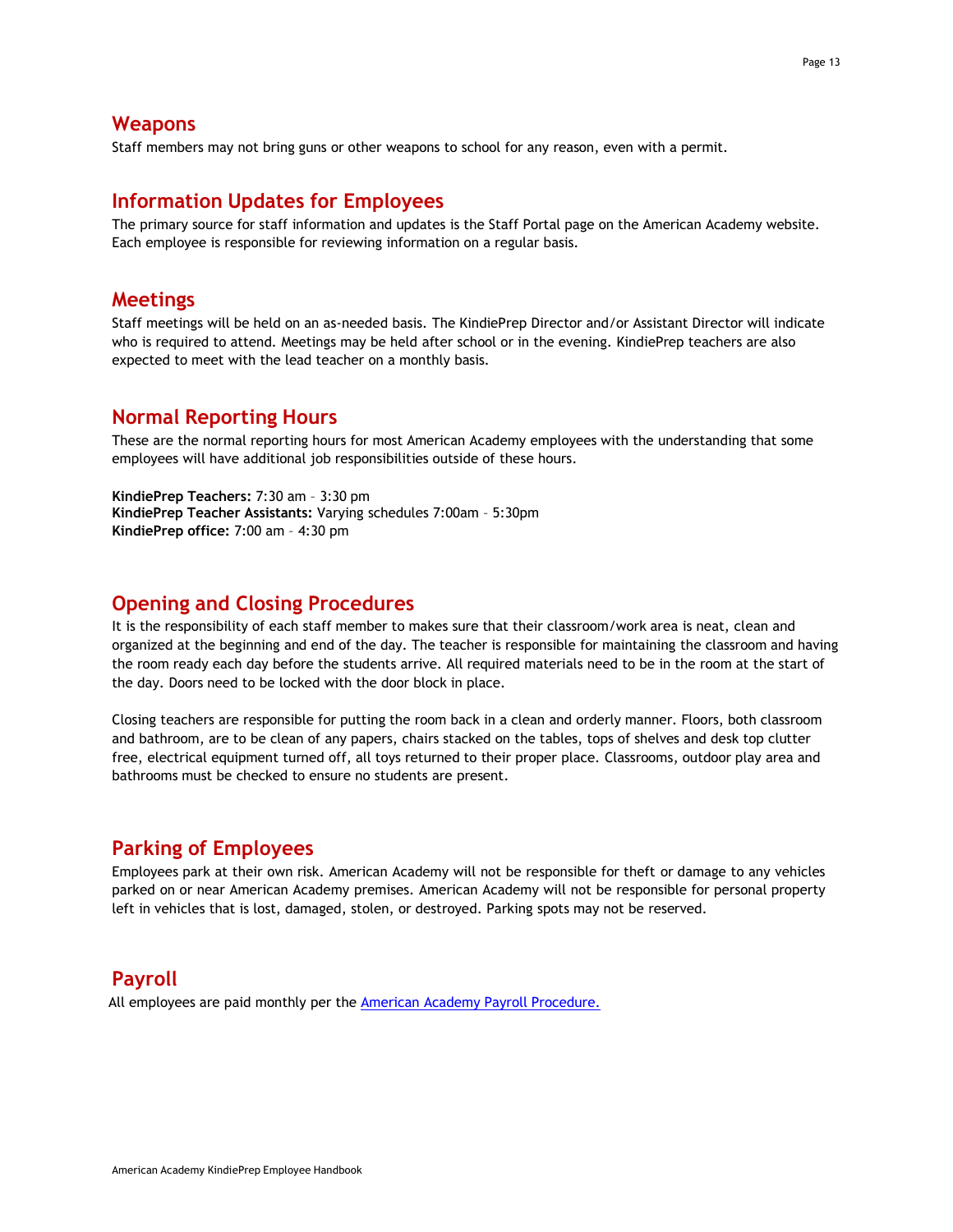#### **Personal Appearance**

Your appearance is not only a reflection of you as an individual, but of American Academy as well. We expect you to take pride in your appearance and strive to achieve a positive educational and professional, business-like image when representing the school. Employees should use good judgment in accordance with the standards set forth in the [Employee](http://www.americanacademyk8.org/aastaffhome/BOD/policies/EmployeeDressCodePolicy.pdf) Dress Code Policy.

#### **Personnel Records**

It is important that American Academy always has current information about its employees. If you have a change in name, address, phone number, or marital status, etc., please complete the Employee [Information](http://www.americanacademyk8.org/aastaffhome/BOD/forms/staff/EmployeeInformationChangeForm.pdf) Change Form and turn it in to the Human Resources Assistant within one month of the change. If for some reason there is a need to change name and/or Social Security number, the employee will be asked to provide original documentation authorizing the change.

Please keep in mind that some personnel records, such as salary information, are open to the public per law.

Upon request, an employee will be allowed to review his/her personnel file and any of his/her own personnel records that have been used to determine qualifications for employment, promotion, compensation, termination, or other disciplinary action. Please talk to the administration for more information.

## **Transfers**

Because the Douglas County School District (DCSD) was not involved in the interviewing and hiring approval of American Academy personnel, they have no obligation to place, transfer, or promote American Academy employees. To gain employment in another DCSD school, employees must interview with the DCSD personnel office.

## **School Closures and Delays**

**If any feeder area of the Douglas County School District closes, American Academy will close.** American Academy reserves the right to close, even if the school district remains open. Closures will be posted on the American Academy website and broadcast on local television and radio stations. This includes school delays (late start) or complete closure of the school. Should there be an early release due to weather, parents will be notified via email. In the case of an early release, dismissal will run as usual.

## **Staff Kids**

Many American Academy employees also have students ("staff kids") enrolled at American Academy. While the school is supportive of a family-friendly work environment, it is also critical to the professionalism of the work environment that the appropriate boundaries and rules be observed by both the employee and their staff kids.

BEFORE-SCHOOL AND AFTER-SCHOOL SUPERVISION: Staff kids are welcome in employee workspaces before and after school hours *only as long as they are not disruptive, affecting anyone else's work environment, or parents are not supervising enrolled children.* Employees may send their staff kids to Morning Club (before school) and Homework Club (after school) as part of their employment benefits — see Human Resources for details. Employees may also ask teachers to keep staff kids upstairs in class until carpool All Call. Staff kids who are capable of quiet work and self-control may stay with the employee. Before or after school hours, the employee is responsible for the supervision of their own staff kids unless they are enrolled in an extracurricular activity.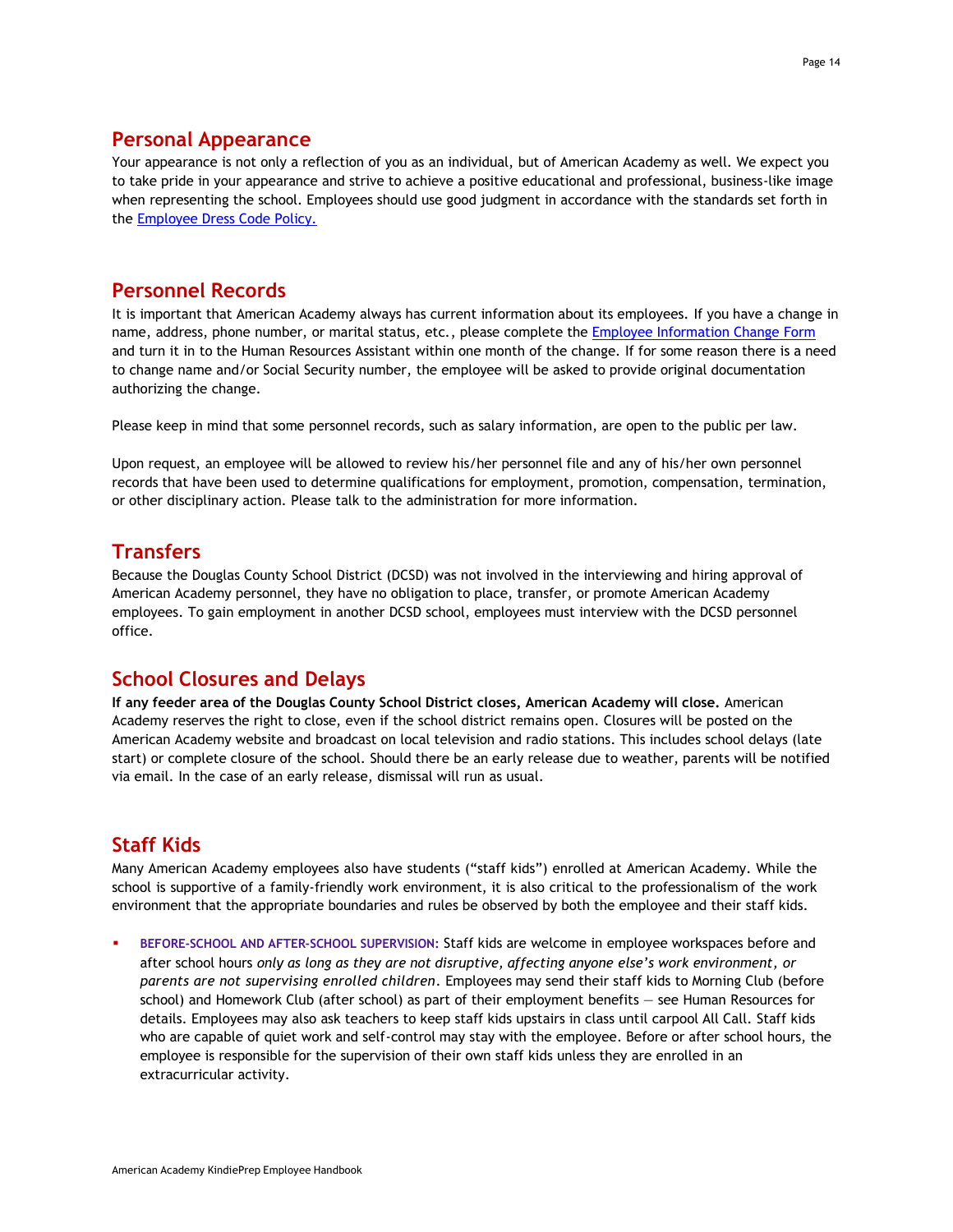- SCHOOL-DAY SUPERVISION: During school hours, the employee is primarily responsible for doing their job and the student is responsible for going to and staying in class. Once school is in session, the school is responsible for the supervision of students, not the parent. Within reason (and with the exception of emergencies), the primary roles of "parent and child" must change to "employee and student" with all the related expectations and boundaries. Staff kids should not expect to leave class to visit the employee. During school hours, employees should not expect to take over supervision of their own students unless the school has released them, as in the of illness or appointments, and employees should expect to check their students out with the front office, like all other parents, so that the school can account for the student's safety and whereabouts.
- **SICK STAFF KIDS AND MEDICATION:** If a staff kid doesn't feel well or needs medication please make sure they know that their first stop is the clinic, not your room/office. If a staff kid must take any kind of regular medication, it is critical (and it's also the law) that the employee give the school nurse the records and the medication to manage. In the case of illness, the clinic will notify the employee if a staff kid is not feeling well (and/or send them back to class if they are ok). Employees are encouraged to take sick staff kids home but must first make certain to notify the supervisor and make any necessary arrangements to cover their work responsibilities.
- **LUNCH WITH STAFF KIDS:** Employees may join their students for lunch in the cafeteria or by checking them out for lunch through the front office and take them off-campus as long as their shift permits. Students are expected to be with the rest of their grade during throughout the entire school day, including lunch and all recesses.
- **STUDENT CONCERNS AND TEACHER ACCESS:** Employees should not abuse the more casual access to teachers that a schoolwork environment provides by engaging in "drive-by conferences" while at work, at lunch or in the halls. As required of all other American Academy parents, employees with concerns about their own students or wanting to discuss a student's progress with his/her teachers or other staff should make an appointment to do so and/or plan to attend parent teacher conferences. Employees should not initiate discussions about their student concerns by dropping into a teacher's room or by bringing it up over lunch in the teachers' lounge.
- **EMPLOYEE-ONLY AREAS:** Employee restrooms and kitchens are for employees and adult guests of the school ONLY. Employees should not allow staff kids to use employee-only restrooms, kitchens or other employee-only areas. This includes the admin suites, the kitchen areas of the admin suites, the teachers' lounges and staff restrooms on each floor. Staff kids should not use employee microwaves to heat up lunches, etc.

# **Telephone Usage**

Cell phone usage should be limited to breaks. No texting or cell phone use is permitted in the classroom with students present.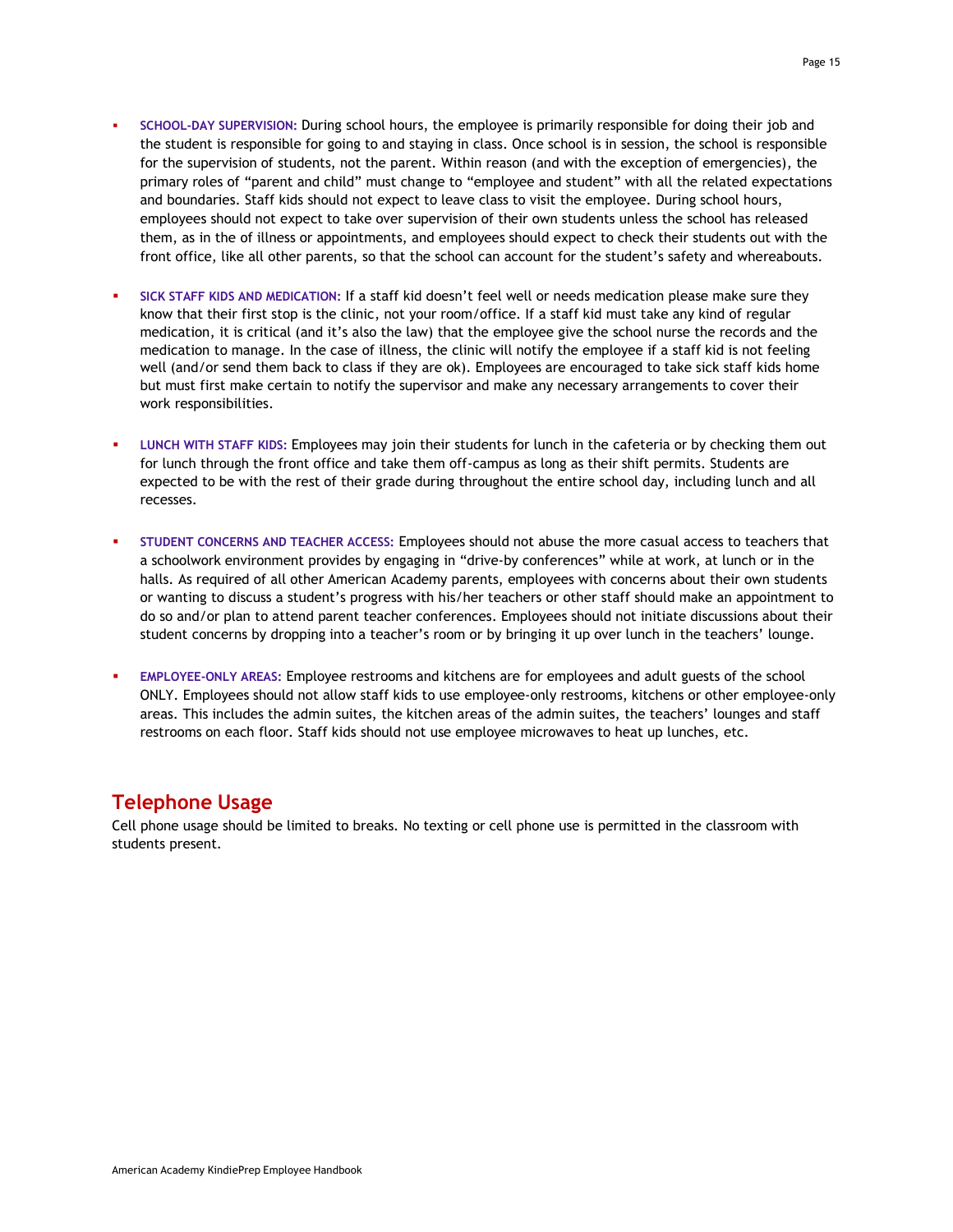# **SECTION 5: CLASSROOM PROCEDURES FOR STAFF**

## **Accident Reports**

When a student is injured at KindiePrep, an accident report must be filled out immediately. The form must be filled out completely with the student's full name and date of birth. The form must be signed by both the staff member filling out the form and the parent/guardian. All accidents must be reported to the director/assistant director, no matter how minor. If it is a head injury, no matter how minor, the parent must be informed by either email or phone that the injury occurred. A copy of the accident report must be given to the parent/guardian and the original put into the student's KindiePrep file.

. . . . . . . . . . . . . . . . . . . . . . . . . . . . . . . . . . . . . . . . . . . . . . . . . . . . . . . . . . . . . . . . . . . . . . . . . . . . . . . . . . . . . . . . . . . . . . . . . . . .

. . . . . . . . . . . . . . . . . . . . . . . . . . . . . . . . . . . . . . . . . . . . . . . . . . . . . . . . . . . . . . . . . . . . . . . . . . . . . . . . . . . . . . . . . . . . . . . . . . . .

## **Checking In and Out**

As a courtesy to the school administration and office, please inform the front office and/or a colleague when you leave the building during school hours and upon your return. If there were an emergency, it is imperative to know if anyone is missing so that rescue workers do not do unnecessary searches.

## **Classroom Environment**

Staff is responsible for the entire environment in their classrooms. In every respect, rooms must be kept clean, orderly, attractive, and stimulating for a positive learning experience.

At the end of each day, staff and their students will be responsible for generally "picking up" their room. Please see to it that all trash is picked up and chairs are stacked or placed on desks. Anything that you can do to help our custodial staff save time would be appreciated.

## **Classroom Management**

#### **COURTESY AND RESPECT**

Children are expected to behave respectfully to both adults and peers in words and actions. All staff are required to implement American Academy Manners and the Core Virtues programs to support this expectation.

#### **NOISE**

Generally, the noise level in the classrooms and the halls should be maintained at a level of respect for the others in the building. Planned activities which require livelier student interaction should be conducted with the same respect.

#### **DISMISSAL**

All classes will be dismissed at 3:00 pm.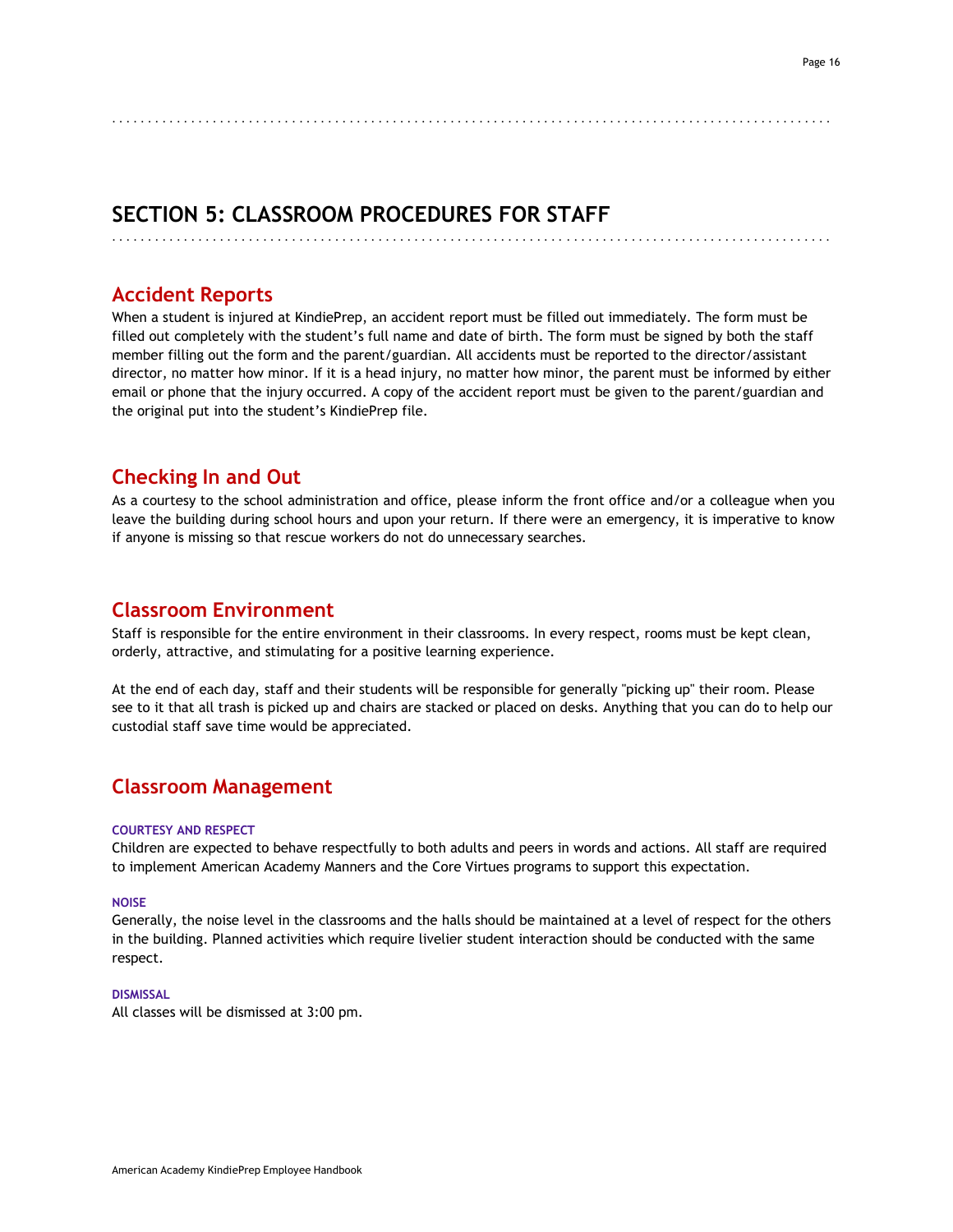# **Dispensing and Administering Medications to Students**

Medication can only be given by staff members that have an up-to-date medication certificate and current CPR/First Aid certification. Prescription and non-prescription medications will only be given out if the [KindiePrep](http://www.americanacademyk8.org/aastaffhome/bod/forms/medical/MedicationAuthorizationForm.pdf) [Medication Request](http://www.americanacademyk8.org/aastaffhome/bod/forms/medical/MedicationAuthorizationForm.pdf) and Release Form is filled out by the parent and doctor, and a medication plan is written and signed by the nurse consultant. All medications will be kept in the director's office, except for rescue medications will be kept in student's classroom, easily accessible to staff but out of the reach of students.

After medication is given, the medication log must be filled out completely, and signed by the staff member who dispensed it.

#### **MEDICATION ADMINISTRATION POLICY**

In accordance with the Nurse Practice Act, C.R.S. 12-38-132, medication administered by trained school personnel with oversight by a registered nurse shall be inaccessible to children and shall be stored in the original container in a controlled area separated from food, cleaning compounds and other toxic substances. Emergency medications such as epinephrine shall be inaccessible to students, immediately available to trained school personnel and in an unlocked location (e.g., emergency kit or bag, cabinet). If refrigeration is required, the medication shall be stored:

- 1. In a separate refrigerator maintained for that purpose only, or
- 2. In an impervious secondary container in a designated area of a food storage refrigerator, separated from food and inaccessible to children

Medications acquired by the school or abandoned by parents shall be disposed of in accordance with 6 CCR 1007-3, *Regulations Pertaining to Solid Waste Sites and Facilities* and 6 CCR 1007-3, Parts 260-268, and Parts 99 and 100.

## **Dress Code**

Staff members are required to uphold and enforce the student [Dress Code Policy.](https://kp.aak8.org/apps/pages/kp-about-dresscode)

# **Drop-off/Pick-Up Procedures**

#### **PICK-UP AUTHORIZATION**

Anyone other than a KindiePrep parent picking up a KindiePrep student must be on the child's current [KindiePrep](http://www.americanacademyk8.org/aastaffhome/bod/forms/kindieprep/KindiePrepPickUpAuthorizationForm.pdf) Pick-Up [Authorization](http://www.americanacademyk8.org/aastaffhome/bod/forms/kindieprep/KindiePrepPickUpAuthorizationForm.pdf) Form. All contacts on the KindiePrep Pick-Up Authorization Form must be 18 or older. If an unfamiliar adult arrives to pick up a KindiePrep student, KindiePrep staff will refer to the KindiePrep Pick-Up Authorization Form completed by the parent to make sure that the adult is authorized for pick-up by the parent.

Identification is required and will be checked to be sure that it matches the information on the Pick-Up Authorization Form. The information on the Pick-Up Authorization Form can only be changed in advance by the child's parent *in writing.* If an unauthorized adult attempt to pick up a KindiePrep student, the parents will be notified immediately.

At pick up, if a KindiePrep staff member has reasonable belief that the authorized person picking up a student is under the influence of drugs or alcohol, and the authorized person leaves with the child either by walking or by motor vehicle, they will notify law enforcement and/or social services.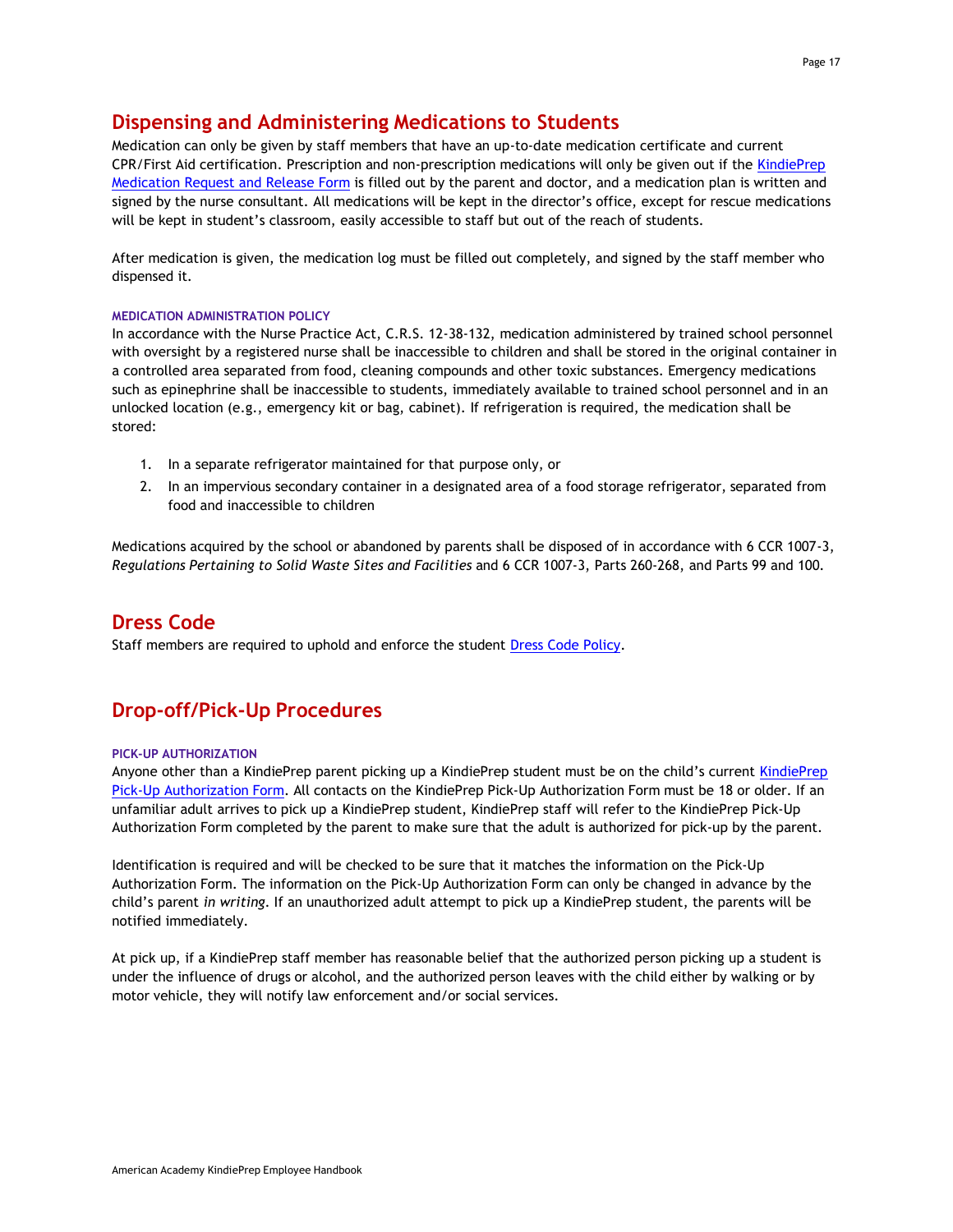# **Emergency Procedures**

Each faculty member is always required to have their emergency clipboards with updated rosters when with students. Be mindful that student roster changes occur all year long and rosters will need to be reprinted intermittently as students are added to or dropped from your classroom. Additionally, when outside with students, staff are always required to have an charged walkie-talkie with them. Staff are expected to know the procedures for all emergencies, including lockdown, lockout, shelter in place and evacuation.

Safety drills will be conducted on a monthly basis.

## **Field Trips**

All teachers are required to follow **[Field Trip Procedures.](http://www.americanacademyk8.org/aastaffhome/BOD/procedures/FieldTripProcedure.pdf)** 

## **Flag Display and Ritual**

The flag of the United States of America will be permanently displayed in each classroom. The Pledge of Allegiance will be said in every classroom each day.

## **Guidance of Students**

It is the responsibility of the teacher/assistant teacher to teach/model the students problem-solving skills to use in situations as they occur. The guidance policy is based on the principal of supporting a positive learning environment for all children. Positive reinforcement is used in an effort to obtain good behavior. Teachers work closely with the student and are responsible for the guidance techniques used throughout the classroom. It is important that the teachers work closely with the parent concerning guidance issue and communication is open and honest.

#### *Setting limits*

Students are given basic clear rules to guide their behaviors. Boundaries and expectations are clear and followed.

#### *Consistency*

Expectation are consistent, in the classroom, with all adults responding in a similar way.

#### *Tone*

A kind but serious tone is to be used by all adults when dealing with a guidance issue.

#### *Modeling*

Teachers demonstrate compassion and caring behaviors that set an example for the children to follow.

#### *Passive Intervention*

Teacher gives the students time to work through problems independently but also to offer support as well as intervention if the child becomes destructive or aggressive.

#### *Physical Intervention*

Students may be separated by a teacher if a student is causing bodily harm to himself or others.

#### *Validating Feelings*

Acknowledge the feelings of the children and adults in all situations.

#### *Redirection*

When guiding a child through a negative behavior that request is accompanied by a suggestion of a more appropriate behavior.

#### *Natural Consequences*

Children will be informed of natural consequences as they occur. This will help the student see the results of their own behavior.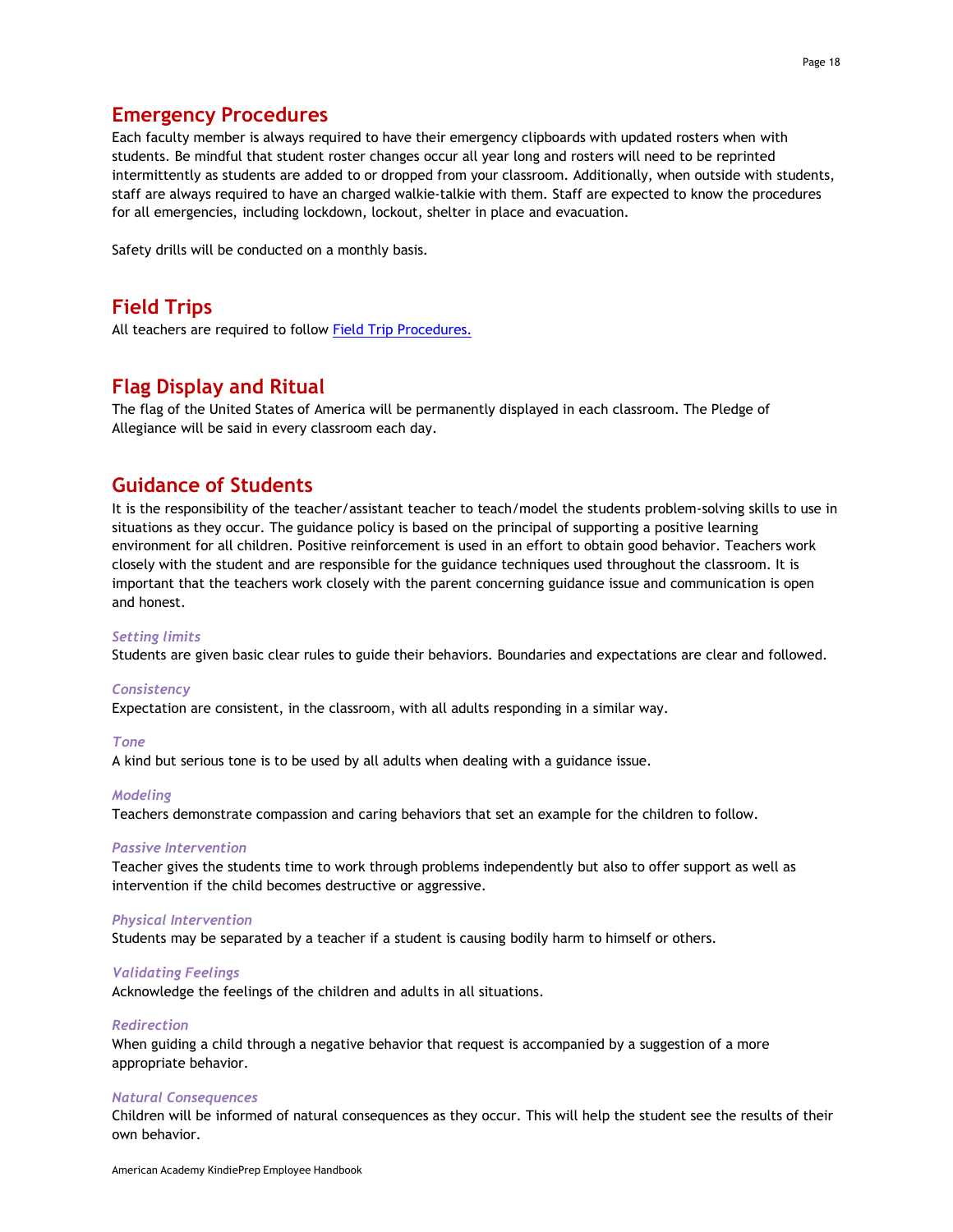- **DO** speak in a calm, kind voice.
- **DO** speak directly to the student.
- **DO** speak in short meaningful sentences, using the student's name.
- **DO** get down on the student's level so that the student can see your face.
- **DO** keep your emotions under control.
- **DO** praise the student when doing an appropriate action.
- **DON'T** make fun of the student by name-calling, or by embarrassing or humiliating the student.
- **DON'T** give the student a choice if there is not really a choice.
- **DON'T** compare the student to another student.
- **DON'T** make a student feel guilty. *Example: "I'm ashamed of you."*
- **DON'T** make a student feel inferior. *Example: "Only babies cry."*

#### **Identification Badge**

You will be issued a photo identification badge from American Academy at the beginning of each school year. You are required to wear your American Academy ID badge at all times when on school grounds or attending schoolrelated activities.

## **Illness Guidelines for Students**

Students will be sent home if the student:

- **has a temperature of over 100 degrees.**
- **isn't fever-free for at least 24 hours without the help of medication before returning.**
- **has diarrhea more than two times.**
- **isn't diarrhea-free for 48 hours before returning.**
- **isn't vomiting-free for 48 hours before returning.**
- **has inflammation of the eyes.**

If any of the above occurs during the day, the student should be taken to the KindiePrep front office, and a parent will be called by the KindiePrep Director or Assistant Director. The time and the reason that the student was picked up should be documented.

#### **Messages**

As a rule, anyone calling the office wishing to leave a message for a staff member will be asked to call that staff member's voice mail. Exceptions will be made for urgent phone calls. If you are expecting a phone call from a doctor, etc., please advise the office staff and the call will be forwarded.

#### **Money Collection**

Any and all money collection should be done by the director.